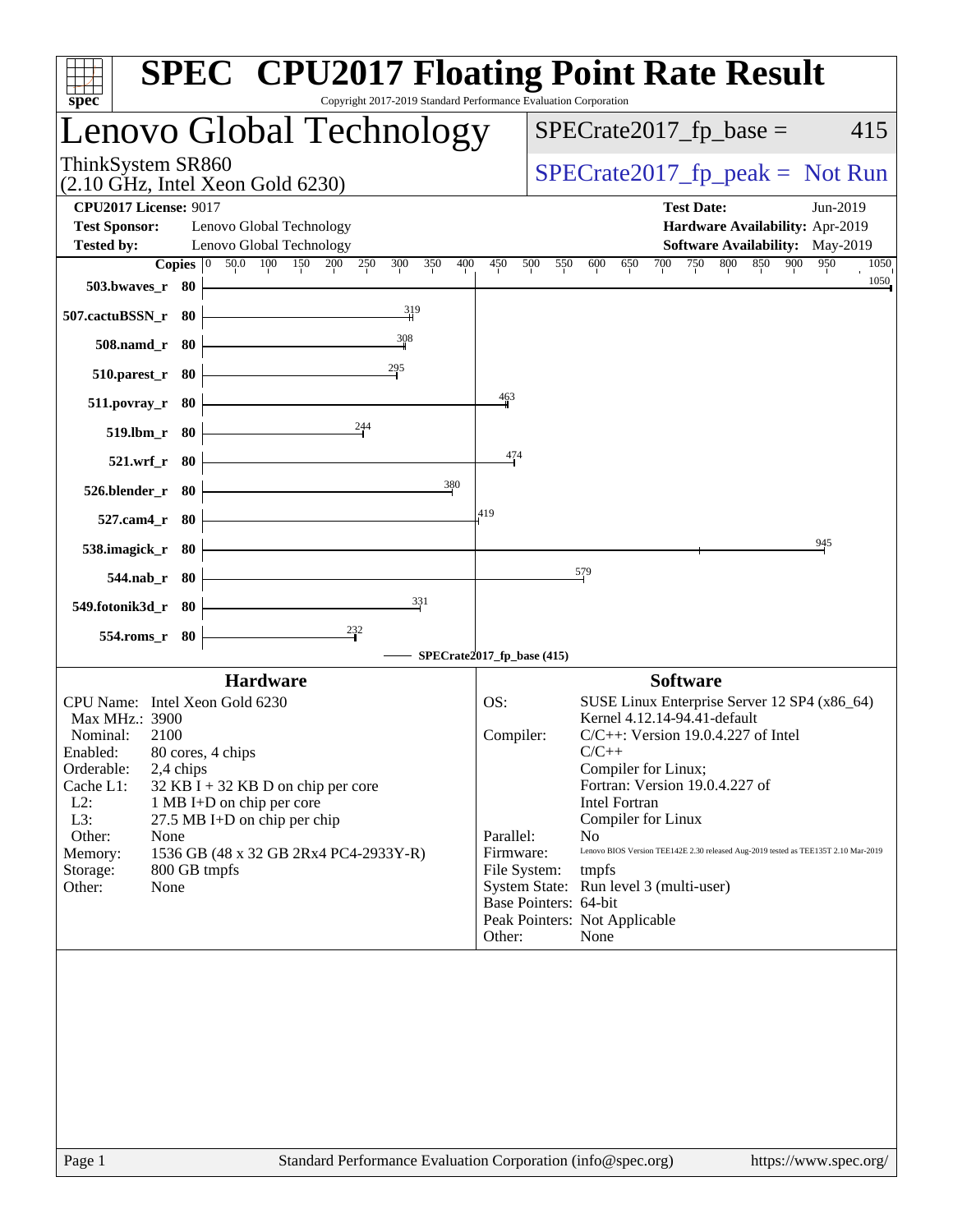

### **[SPEC CPU2017 Floating Point Rate Result](http://www.spec.org/auto/cpu2017/Docs/result-fields.html#SPECCPU2017FloatingPointRateResult)** Copyright 2017-2019 Standard Performance Evaluation Corporation

## Lenovo Global Technology

## $SPECTate2017<sub>fp</sub> base = 415$

(2.10 GHz, Intel Xeon Gold 6230)

ThinkSystem SR860<br>  $SPECTR_{10}$  [SPECrate2017\\_fp\\_peak =](http://www.spec.org/auto/cpu2017/Docs/result-fields.html#SPECrate2017fppeak) Not Run

**[CPU2017 License:](http://www.spec.org/auto/cpu2017/Docs/result-fields.html#CPU2017License)** 9017 **[Test Date:](http://www.spec.org/auto/cpu2017/Docs/result-fields.html#TestDate)** Jun-2019

**[Test Sponsor:](http://www.spec.org/auto/cpu2017/Docs/result-fields.html#TestSponsor)** Lenovo Global Technology **[Hardware Availability:](http://www.spec.org/auto/cpu2017/Docs/result-fields.html#HardwareAvailability)** Apr-2019 **[Tested by:](http://www.spec.org/auto/cpu2017/Docs/result-fields.html#Testedby)** Lenovo Global Technology **[Software Availability:](http://www.spec.org/auto/cpu2017/Docs/result-fields.html#SoftwareAvailability)** May-2019

#### **[Results Table](http://www.spec.org/auto/cpu2017/Docs/result-fields.html#ResultsTable)**

|                          | <b>Base</b>                      |                |                |                                                                                                         |       |                | <b>Peak</b> |               |                |              |                |              |                |              |
|--------------------------|----------------------------------|----------------|----------------|---------------------------------------------------------------------------------------------------------|-------|----------------|-------------|---------------|----------------|--------------|----------------|--------------|----------------|--------------|
| <b>Benchmark</b>         | <b>Copies</b>                    | <b>Seconds</b> | Ratio          | <b>Seconds</b>                                                                                          | Ratio | <b>Seconds</b> | Ratio       | <b>Copies</b> | <b>Seconds</b> | <b>Ratio</b> | <b>Seconds</b> | <b>Ratio</b> | <b>Seconds</b> | <b>Ratio</b> |
| 503.bwaves_r             | 80                               | 766            | 1050           | 767                                                                                                     | 1050  | 767            | 1050        |               |                |              |                |              |                |              |
| 507.cactuBSSN r          | 80                               | 317            | 319            | 318                                                                                                     | 319   | 323            | 314         |               |                |              |                |              |                |              |
| $508$ .namd_r            | 80                               | 247            | 308            | 246                                                                                                     | 308   | 249            | 306         |               |                |              |                |              |                |              |
| 510.parest_r             | 80                               | 708            | 295            | 710                                                                                                     | 295   | 712            | 294         |               |                |              |                |              |                |              |
| 511.povray_r             | 80                               | 403            | 463            | 402                                                                                                     | 464   | 406            | 460         |               |                |              |                |              |                |              |
| 519.1bm_r                | 80                               | 346            | 244            | 346                                                                                                     | 244   | 345            | 244         |               |                |              |                |              |                |              |
| $521$ .wrf r             | 80                               | 378            | 474            | 379                                                                                                     | 473   | 378            | 474         |               |                |              |                |              |                |              |
| 526.blender r            | 80                               | 321            | 379            | 321                                                                                                     | 380   | 321            | 380         |               |                |              |                |              |                |              |
| $527.cam4_r$             | 80                               | 334            | 420            | 334                                                                                                     | 419   | 334            | 419         |               |                |              |                |              |                |              |
| 538.imagick_r            | 80                               | 210            | 945            | 263                                                                                                     | 756   | 210            | 946         |               |                |              |                |              |                |              |
| 544.nab r                | 80                               | 232            | 579            | 232                                                                                                     | 579   | 232            | 579         |               |                |              |                |              |                |              |
| 549.fotonik3d r          | 80                               | 941            | 331            | 941                                                                                                     | 331   | 941            | 331         |               |                |              |                |              |                |              |
| $554$ .roms_r            | 80                               | 546            | 233            | 550                                                                                                     | 231   | 549            | 232         |               |                |              |                |              |                |              |
|                          | $SPECrate2017_fp\_base =$<br>415 |                |                |                                                                                                         |       |                |             |               |                |              |                |              |                |              |
| $SPECrate2017$ fp peak = |                                  |                | <b>Not Run</b> |                                                                                                         |       |                |             |               |                |              |                |              |                |              |
|                          |                                  |                |                | Deaulte ann an in the ander in which they were my Dald underlined text in diastes a median measurement. |       |                |             |               |                |              |                |              |                |              |

Results appear in the [order in which they were run](http://www.spec.org/auto/cpu2017/Docs/result-fields.html#RunOrder). Bold underlined text [indicates a median measurement.](http://www.spec.org/auto/cpu2017/Docs/result-fields.html#Median)

### **[Submit Notes](http://www.spec.org/auto/cpu2017/Docs/result-fields.html#SubmitNotes)**

 The numactl mechanism was used to bind copies to processors. The config file option 'submit' was used to generate numactl commands to bind each copy to a specific processor. For details, please see the config file.

### **[Operating System Notes](http://www.spec.org/auto/cpu2017/Docs/result-fields.html#OperatingSystemNotes)**

 Stack size set to unlimited using "ulimit -s unlimited" Tmpfs filesystem can be set with: mount -t tmpfs -o size=800g tmpfs /home Process tuning setting: echo 50000 > /proc/sys/kernel/sched\_cfs\_bandwidth\_slice\_us echo 240000000 > /proc/sys/kernel/sched\_latency\_ns echo 5000000 > /proc/sys/kernel/sched\_migration\_cost\_ns echo 100000000 > /proc/sys/kernel/sched\_min\_granularity\_ns echo 150000000 > /proc/sys/kernel/sched\_wakeup\_granularity\_ns

### **[General Notes](http://www.spec.org/auto/cpu2017/Docs/result-fields.html#GeneralNotes)**

Environment variables set by runcpu before the start of the run: LD\_LIBRARY\_PATH = "/home/cpu2017-1.0.5-ic19.0u4/lib/intel64"

 Binaries compiled on a system with 1x Intel Core i9-799X CPU + 32GB RAM memory using Redhat Enterprise Linux 7.5

**(Continued on next page)**

| https://www.spec.org/ |
|-----------------------|
|                       |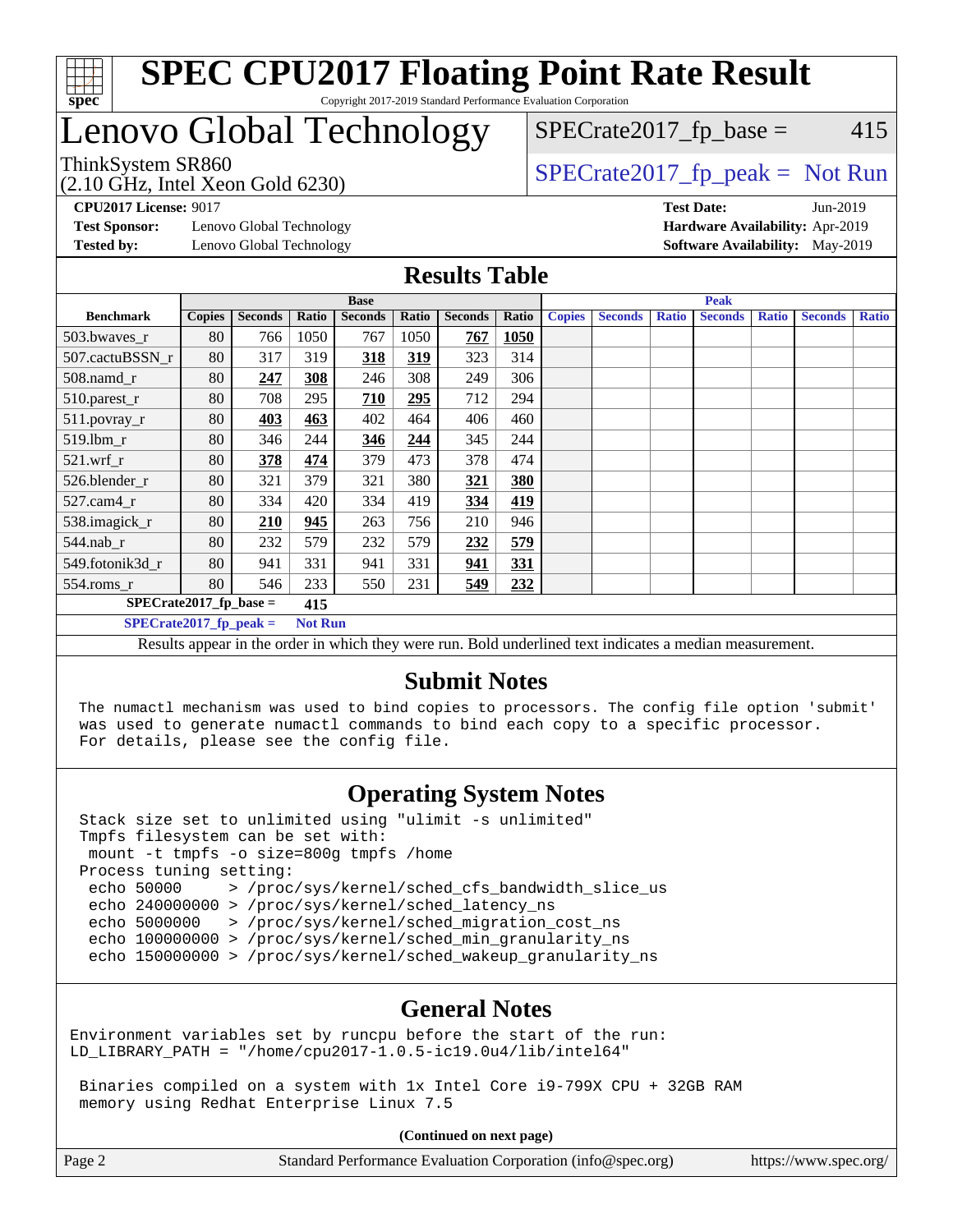

Copyright 2017-2019 Standard Performance Evaluation Corporation

## Lenovo Global Technology

ThinkSystem SR860<br>  $SPECrate2017$  fp\_peak = Not Run

 $SPECTate2017<sub>fp</sub> base = 415$ 

#### (2.10 GHz, Intel Xeon Gold 6230)

**[Test Sponsor:](http://www.spec.org/auto/cpu2017/Docs/result-fields.html#TestSponsor)** Lenovo Global Technology **[Hardware Availability:](http://www.spec.org/auto/cpu2017/Docs/result-fields.html#HardwareAvailability)** Apr-2019

**[CPU2017 License:](http://www.spec.org/auto/cpu2017/Docs/result-fields.html#CPU2017License)** 9017 **[Test Date:](http://www.spec.org/auto/cpu2017/Docs/result-fields.html#TestDate)** Jun-2019 **[Tested by:](http://www.spec.org/auto/cpu2017/Docs/result-fields.html#Testedby)** Lenovo Global Technology **[Software Availability:](http://www.spec.org/auto/cpu2017/Docs/result-fields.html#SoftwareAvailability)** May-2019

### **[General Notes \(Continued\)](http://www.spec.org/auto/cpu2017/Docs/result-fields.html#GeneralNotes)**

 Transparent Huge Pages enabled by default Prior to runcpu invocation Filesystem page cache synced and cleared with: sync; echo 3> /proc/sys/vm/drop\_caches runcpu command invoked through numactl i.e.: numactl --interleave=all runcpu <etc> NA: The test sponsor attests, as of date of publication, that CVE-2017-5754 (Meltdown) is mitigated in the system as tested and documented. Yes: The test sponsor attests, as of date of publication, that CVE-2017-5753 (Spectre variant 1) is mitigated in the system as tested and documented. Yes: The test sponsor attests, as of date of publication, that CVE-2017-5715 (Spectre variant 2) is mitigated in the system as tested and documented. Yes: The test sponsor attests, as of date of publication, that CVE-2018-3640 (Spectre variant 3a) is mitigated in the system as tested and documented. Yes: The test sponsor attests, as of date of publication, that CVE-2018-3639 (Spectre variant 4) is mitigated in the system as tested and documented.

#### **[Platform Notes](http://www.spec.org/auto/cpu2017/Docs/result-fields.html#PlatformNotes)**

BIOS configuration: Choose Operating Mode set to Maximum Performance Choose Operating Mode set to Custom Mode C-states set to Legacy Hyper-Threading set to Disable SNC set to Enable Sysinfo program /home/cpu2017-1.0.5-ic19.0u4/bin/sysinfo Rev: r5974 of 2018-05-19 9bcde8f2999c33d61f64985e45859ea9 running on linux-6lsv Tue Jun 25 18:01:36 2019 SUT (System Under Test) info as seen by some common utilities. For more information on this section, see <https://www.spec.org/cpu2017/Docs/config.html#sysinfo> From /proc/cpuinfo model name : Intel(R) Xeon(R) Gold 6230 CPU @ 2.10GHz 4 "physical id"s (chips) 80 "processors" cores, siblings (Caution: counting these is hw and system dependent. The following excerpts from /proc/cpuinfo might not be reliable. Use with caution.) cpu cores : 20 siblings : 20 physical 0: cores 0 1 2 3 4 8 9 10 11 12 16 17 18 19 20 24 25 26 27 28 physical 1: cores 0 1 2 3 4 8 9 10 11 12 16 17 18 19 20 24 25 26 27 28 physical 2: cores 0 1 2 3 4 8 9 10 11 12 16 17 18 19 20 24 25 26 27 28 physical 3: cores 0 1 2 3 4 8 9 10 11 12 16 17 18 19 20 24 25 26 27 28

**(Continued on next page)**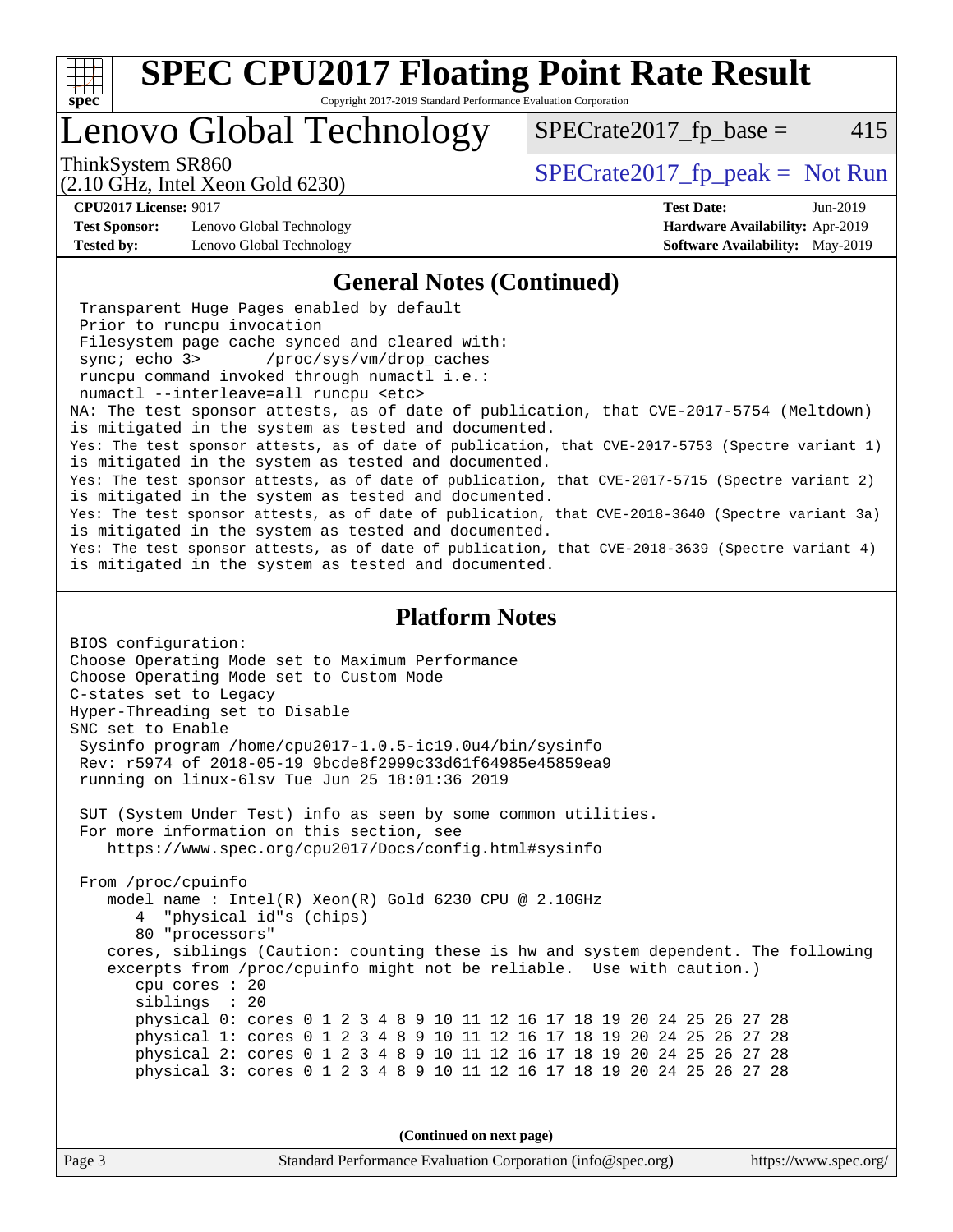

### **[SPEC CPU2017 Floating Point Rate Result](http://www.spec.org/auto/cpu2017/Docs/result-fields.html#SPECCPU2017FloatingPointRateResult)** Copyright 2017-2019 Standard Performance Evaluation Corporation

### Lenovo Global Technology

ThinkSystem SR860<br>  $(2.10 \text{ GHz. Intel Yoon Gold } 6230)$  [SPECrate2017\\_fp\\_peak =](http://www.spec.org/auto/cpu2017/Docs/result-fields.html#SPECrate2017fppeak) Not Run

 $SPECTate2017_fp\_base = 415$ 

(2.10 GHz, Intel Xeon Gold 6230)

**[CPU2017 License:](http://www.spec.org/auto/cpu2017/Docs/result-fields.html#CPU2017License)** 9017 **[Test Date:](http://www.spec.org/auto/cpu2017/Docs/result-fields.html#TestDate)** Jun-2019 **[Test Sponsor:](http://www.spec.org/auto/cpu2017/Docs/result-fields.html#TestSponsor)** Lenovo Global Technology **[Hardware Availability:](http://www.spec.org/auto/cpu2017/Docs/result-fields.html#HardwareAvailability)** Apr-2019 **[Tested by:](http://www.spec.org/auto/cpu2017/Docs/result-fields.html#Testedby)** Lenovo Global Technology **[Software Availability:](http://www.spec.org/auto/cpu2017/Docs/result-fields.html#SoftwareAvailability)** May-2019

### **[Platform Notes \(Continued\)](http://www.spec.org/auto/cpu2017/Docs/result-fields.html#PlatformNotes)**

| From 1scpu:             |                                                                                                                                                                    |
|-------------------------|--------------------------------------------------------------------------------------------------------------------------------------------------------------------|
| Architecture:           | x86_64                                                                                                                                                             |
| $CPU$ op-mode( $s$ ):   | $32$ -bit, $64$ -bit                                                                                                                                               |
| Byte Order:             | Little Endian                                                                                                                                                      |
| CPU(s):                 | 80                                                                                                                                                                 |
| $On$ -line CPU(s) list: | $0 - 79$                                                                                                                                                           |
| Thread( $s$ ) per core: | 1                                                                                                                                                                  |
| Core(s) per socket:     | 20                                                                                                                                                                 |
| Socket(s):              | $\overline{4}$                                                                                                                                                     |
| NUMA $node(s):$         | 8                                                                                                                                                                  |
| Vendor ID:              | GenuineIntel                                                                                                                                                       |
| CPU family:             | 6                                                                                                                                                                  |
| Model:                  | 85                                                                                                                                                                 |
| Model name:             | $Intel(R) Xeon(R) Gold 6230 CPU @ 2.10GHz$                                                                                                                         |
| Stepping:               | 6                                                                                                                                                                  |
| CPU MHz:                | 2100.000                                                                                                                                                           |
| $CPU$ max $MHz:$        | 3900.0000                                                                                                                                                          |
| CPU min MHz:            | 800.0000                                                                                                                                                           |
| BogoMIPS:               | 4200.00                                                                                                                                                            |
| Virtualization:         | $VT - x$                                                                                                                                                           |
| $L1d$ cache:            | 32K                                                                                                                                                                |
| Lli cache:              | 32K                                                                                                                                                                |
| L2 cache:               | 1024K                                                                                                                                                              |
| $L3$ cache:             | 28160K                                                                                                                                                             |
| NUMA node0 CPU(s):      | $0-2, 5, 6, 10-12, 15, 16$                                                                                                                                         |
| NUMA nodel CPU(s):      | $3, 4, 7 - 9, 13, 14, 17 - 19$                                                                                                                                     |
| NUMA node2 CPU(s):      | $20 - 22, 25, 26, 30 - 32, 35, 36$                                                                                                                                 |
| NUMA node3 CPU(s):      | 23, 24, 27-29, 33, 34, 37-39                                                                                                                                       |
| NUMA $node4$ $CPU(s):$  | $40 - 42$ , $45$ , $46$ , $50 - 52$ , $55$ , $56$                                                                                                                  |
| NUMA node5 CPU(s):      | 43, 44, 47-49, 53, 54, 57-59                                                                                                                                       |
| NUMA node6 CPU(s):      | $60 - 62, 65, 66, 70 - 72, 75, 76$                                                                                                                                 |
|                         | 63, 64, 67-69, 73, 74, 77-79                                                                                                                                       |
| NUMA node7 CPU(s):      |                                                                                                                                                                    |
| Flags:                  | fpu vme de pse tsc msr pae mce cx8 apic sep mtrr pge mca cmov<br>pat pse36 clflush dts acpi mmx fxsr sse sse2 ss ht tm pbe syscall nx pdpelgb rdtscp               |
|                         | lm constant_tsc art arch_perfmon pebs bts rep_good nopl xtopology nonstop_tsc cpuid                                                                                |
|                         | aperfmperf pni pclmulgdg dtes64 monitor ds_cpl vmx smx est tm2 ssse3 sdbg fma cx16                                                                                 |
|                         | xtpr pdcm pcid dca sse4_1 sse4_2 x2apic movbe popcnt tsc_deadline_timer aes xsave                                                                                  |
|                         |                                                                                                                                                                    |
|                         | avx f16c rdrand lahf_lm abm 3dnowprefetch cpuid_fault epb cat_13 cdp_13<br>invpcid_single ssbd mba ibrs ibpb stibp tpr_shadow vnmi flexpriority ept vpid           |
|                         |                                                                                                                                                                    |
|                         | fsgsbase tsc_adjust bmil hle avx2 smep bmi2 erms invpcid rtm cqm mpx rdt_a avx512f<br>avx512dq rdseed adx smap clflushopt clwb intel_pt avx512cd avx512bw avx512vl |
|                         | xsaveopt xsavec xgetbvl xsaves cqm_llc cqm_occup_llc cqm_mbm_total cqm_mbm_local                                                                                   |
|                         |                                                                                                                                                                    |

dtherm ida arat pln pts pku ospke avx512\_vnni flush\_l1d arch\_capabilities

 /proc/cpuinfo cache data cache size : 28160 KB

**(Continued on next page)**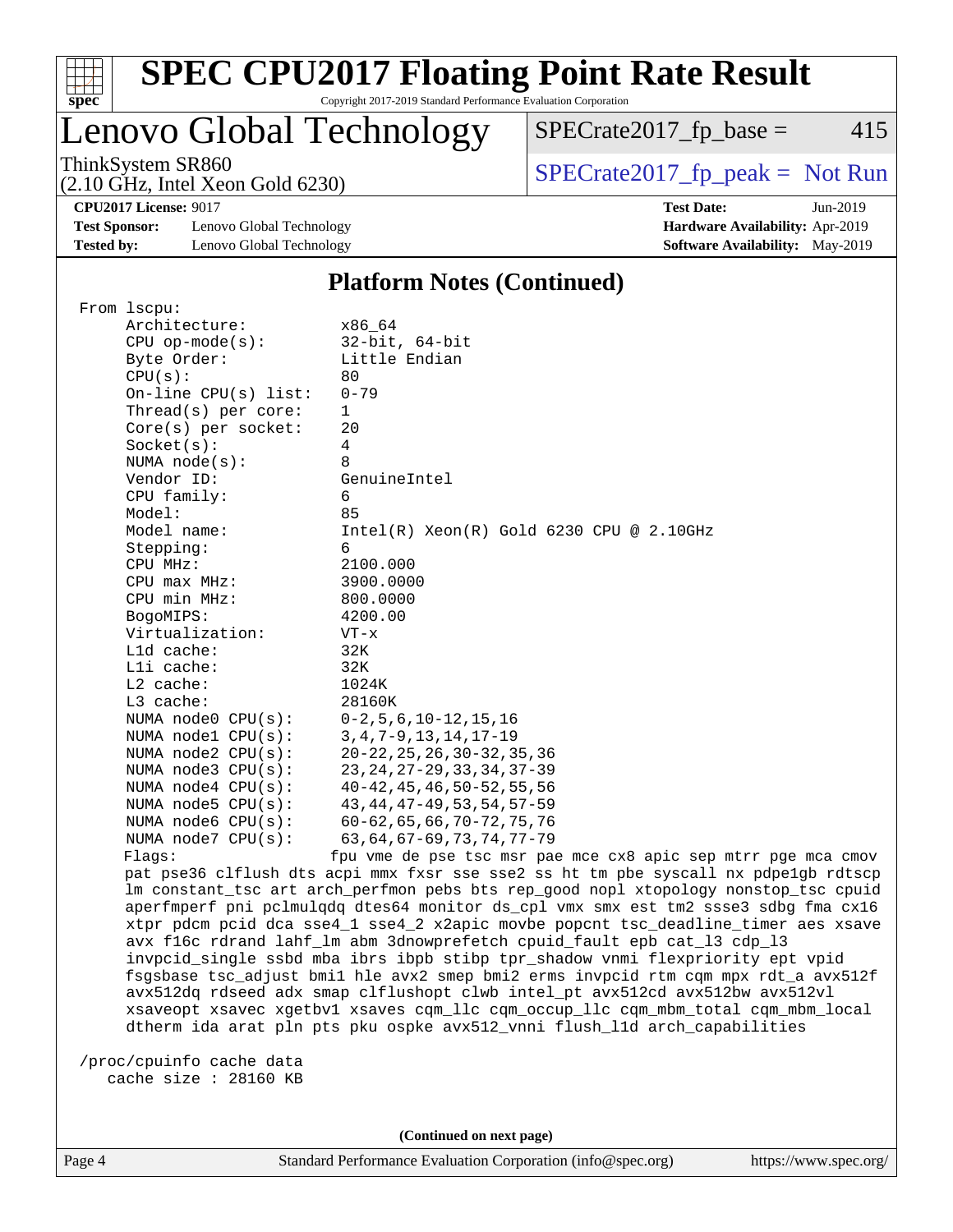

Copyright 2017-2019 Standard Performance Evaluation Corporation

### Lenovo Global Technology

ThinkSystem SR860<br>  $(2.10 \text{ GHz})$  Intel Yeon Gold 6230)  $SPECrate2017_fp\_base = 415$ 

(2.10 GHz, Intel Xeon Gold 6230)

**[Test Sponsor:](http://www.spec.org/auto/cpu2017/Docs/result-fields.html#TestSponsor)** Lenovo Global Technology **[Hardware Availability:](http://www.spec.org/auto/cpu2017/Docs/result-fields.html#HardwareAvailability)** Apr-2019 **[Tested by:](http://www.spec.org/auto/cpu2017/Docs/result-fields.html#Testedby)** Lenovo Global Technology **[Software Availability:](http://www.spec.org/auto/cpu2017/Docs/result-fields.html#SoftwareAvailability)** May-2019

**[CPU2017 License:](http://www.spec.org/auto/cpu2017/Docs/result-fields.html#CPU2017License)** 9017 **[Test Date:](http://www.spec.org/auto/cpu2017/Docs/result-fields.html#TestDate)** Jun-2019

**[Platform Notes \(Continued\)](http://www.spec.org/auto/cpu2017/Docs/result-fields.html#PlatformNotes)**

| From numactl --hardware WARNING: a numactl 'node' might or might not correspond to a<br>physical chip. |                                          |                      |          |                          |  |  |  |
|--------------------------------------------------------------------------------------------------------|------------------------------------------|----------------------|----------|--------------------------|--|--|--|
| $available: 8 nodes (0-7)$                                                                             |                                          |                      |          |                          |  |  |  |
| node 0 cpus: 0 1 2 5 6 10 11 12 15 16                                                                  |                                          |                      |          |                          |  |  |  |
|                                                                                                        |                                          |                      |          |                          |  |  |  |
| node 0 size: 193136 MB<br>node 0 free: 192341 MB                                                       |                                          |                      |          |                          |  |  |  |
|                                                                                                        |                                          |                      |          |                          |  |  |  |
| node 1 cpus: 3 4 7 8 9 13 14 17 18 19                                                                  |                                          |                      |          |                          |  |  |  |
| node 1 size: 193528 MB                                                                                 |                                          |                      |          |                          |  |  |  |
| node 1 free: 181102 MB                                                                                 |                                          |                      |          |                          |  |  |  |
| node 2 cpus: 20 21 22 25 26 30 31 32 35 36<br>node 2 size: 193528 MB                                   |                                          |                      |          |                          |  |  |  |
|                                                                                                        |                                          |                      |          |                          |  |  |  |
| node 2 free: 193373 MB                                                                                 |                                          |                      |          |                          |  |  |  |
| node 3 cpus: 23 24 27 28 29 33 34 37 38 39                                                             |                                          |                      |          |                          |  |  |  |
| node 3 size: 193528 MB                                                                                 |                                          |                      |          |                          |  |  |  |
| node 3 free: 193378 MB                                                                                 |                                          |                      |          |                          |  |  |  |
| node 4 cpus: 40 41 42 45 46 50 51 52 55 56                                                             |                                          |                      |          |                          |  |  |  |
| node 4 size: 193528 MB                                                                                 |                                          |                      |          |                          |  |  |  |
| node 4 free: 193378 MB                                                                                 |                                          |                      |          |                          |  |  |  |
| node 5 cpus: 43 44 47 48 49 53 54 57 58 59                                                             |                                          |                      |          |                          |  |  |  |
| node 5 size: 193499 MB                                                                                 |                                          |                      |          |                          |  |  |  |
| node 5 free: 193355 MB                                                                                 |                                          |                      |          |                          |  |  |  |
| node 6 cpus: 60 61 62 65 66 70 71 72 75 76                                                             |                                          |                      |          |                          |  |  |  |
| node 6 size: 193528 MB                                                                                 |                                          |                      |          |                          |  |  |  |
| node 6 free: 193361 MB                                                                                 |                                          |                      |          |                          |  |  |  |
| node 7 cpus: 63 64 67 68 69 73 74 77 78 79                                                             |                                          |                      |          |                          |  |  |  |
| node 7 size: 193526 MB                                                                                 |                                          |                      |          |                          |  |  |  |
| node 7 free: 193352 MB                                                                                 |                                          |                      |          |                          |  |  |  |
| node distances:                                                                                        |                                          |                      |          |                          |  |  |  |
| node<br>$\overline{1}$<br>$\overline{\mathbf{0}}$                                                      | 2 3                                      | 4 5 6 7              |          |                          |  |  |  |
| 0:<br>10 11<br>1:                                                                                      | 21<br>21                                 | 21  21               | 31       | 31                       |  |  |  |
| 11 10                                                                                                  | 21<br>- 21                               | 21<br>21             | 31       | 31                       |  |  |  |
| 2:<br>21 21<br>3:                                                                                      | 11<br>10                                 | 31<br>31             | 21       | 21                       |  |  |  |
| 21 21<br>4:                                                                                            | 11<br>10<br>31 31                        | 31<br>31             | 21       | 21                       |  |  |  |
| 21 21<br>5:                                                                                            |                                          | 10<br>11             | 21       | 21                       |  |  |  |
| 21 21<br>6:<br>31 31                                                                                   | 31<br>31<br>21<br>21                     | 11<br>10             | 21<br>10 | 21                       |  |  |  |
| 7:<br>31<br>31                                                                                         | 21<br>21                                 | 21<br>21<br>21<br>21 | 11       | 11<br>10                 |  |  |  |
|                                                                                                        |                                          |                      |          |                          |  |  |  |
| From /proc/meminfo<br>MemTotal:                                                                        |                                          | 1584953712 kB        |          |                          |  |  |  |
|                                                                                                        | HugePages_Total: 0                       |                      |          |                          |  |  |  |
| Hugepagesize:                                                                                          |                                          | 2048 kB              |          |                          |  |  |  |
|                                                                                                        |                                          |                      |          |                          |  |  |  |
| From /etc/*release* /etc/*version*                                                                     |                                          |                      |          |                          |  |  |  |
| SuSE-release:                                                                                          |                                          |                      |          |                          |  |  |  |
|                                                                                                        | SUSE Linux Enterprise Server 12 (x86_64) |                      |          |                          |  |  |  |
| $VERSION = 12$                                                                                         |                                          |                      |          |                          |  |  |  |
|                                                                                                        |                                          |                      |          |                          |  |  |  |
|                                                                                                        |                                          |                      |          |                          |  |  |  |
|                                                                                                        |                                          |                      |          | (Continued on next page) |  |  |  |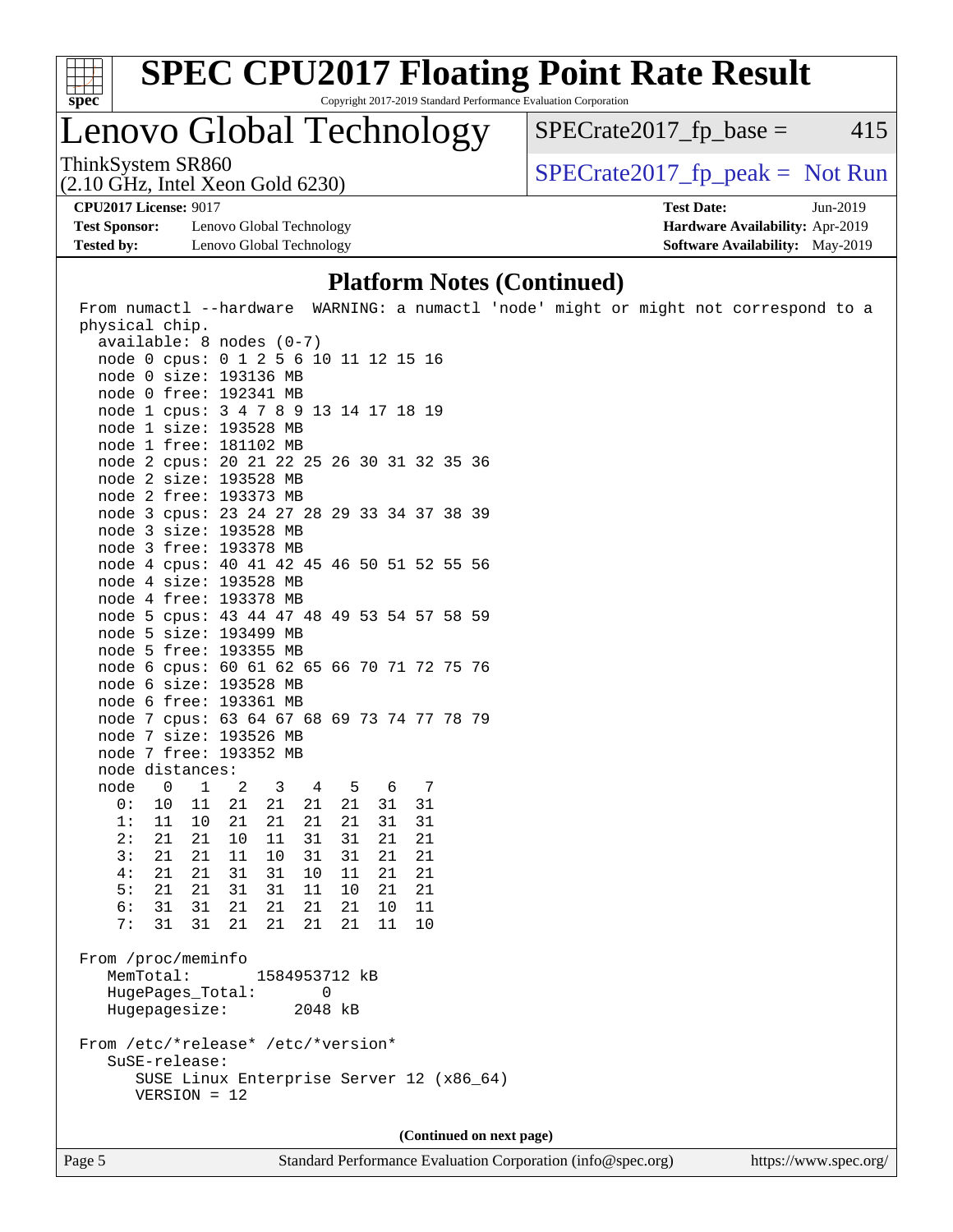

**(Continued on next page)**

| Page 6 |  |
|--------|--|
|--------|--|

Page 6 Standard Performance Evaluation Corporation [\(info@spec.org\)](mailto:info@spec.org) <https://www.spec.org/>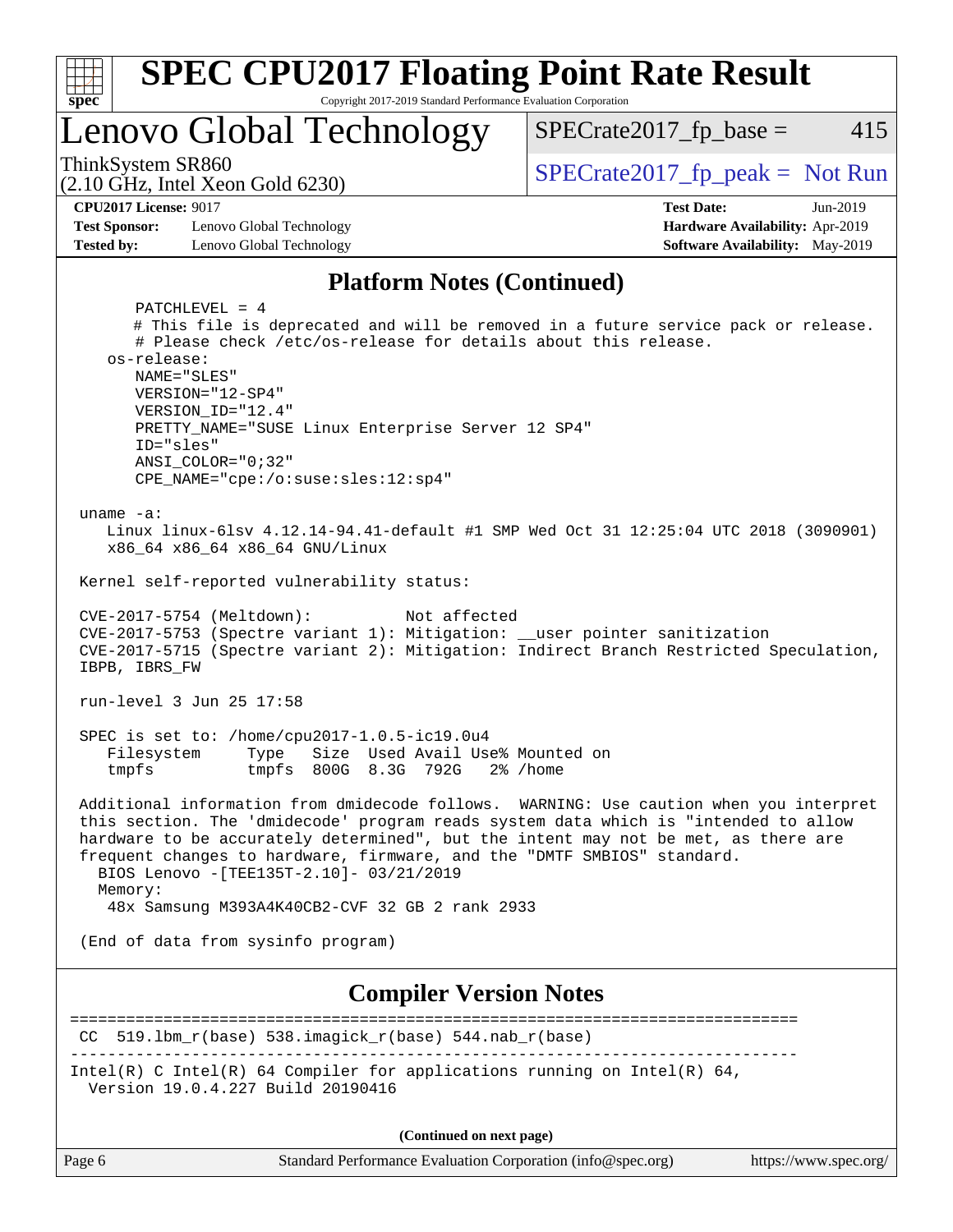| S | оe |  |
|---|----|--|

Copyright 2017-2019 Standard Performance Evaluation Corporation

## Lenovo Global Technology

ThinkSystem SR860<br>  $(2.10 \text{ GHz. Intel } Y_{\text{QCD}}$  Gold 6230)

 $SPECrate2017_fp\_base = 415$ 

(2.10 GHz, Intel Xeon Gold 6230)

**[CPU2017 License:](http://www.spec.org/auto/cpu2017/Docs/result-fields.html#CPU2017License)** 9017 **[Test Date:](http://www.spec.org/auto/cpu2017/Docs/result-fields.html#TestDate)** Jun-2019 **[Test Sponsor:](http://www.spec.org/auto/cpu2017/Docs/result-fields.html#TestSponsor)** Lenovo Global Technology **[Hardware Availability:](http://www.spec.org/auto/cpu2017/Docs/result-fields.html#HardwareAvailability)** Apr-2019 **[Tested by:](http://www.spec.org/auto/cpu2017/Docs/result-fields.html#Testedby)** Lenovo Global Technology **[Software Availability:](http://www.spec.org/auto/cpu2017/Docs/result-fields.html#SoftwareAvailability)** May-2019

### **[Compiler Version Notes \(Continued\)](http://www.spec.org/auto/cpu2017/Docs/result-fields.html#CompilerVersionNotes)**

| Copyright (C) 1985-2019 Intel Corporation. All rights reserved.<br>______________________________                                                                                                                                                                                                                                                                                                                                                                                                                                                                    |
|----------------------------------------------------------------------------------------------------------------------------------------------------------------------------------------------------------------------------------------------------------------------------------------------------------------------------------------------------------------------------------------------------------------------------------------------------------------------------------------------------------------------------------------------------------------------|
| CXXC 508.namd_r(base) 510.parest_r(base)                                                                                                                                                                                                                                                                                                                                                                                                                                                                                                                             |
| Intel(R) $C++$ Intel(R) 64 Compiler for applications running on Intel(R) 64,<br>Version 19.0.4.227 Build 20190416<br>Copyright (C) 1985-2019 Intel Corporation. All rights reserved.                                                                                                                                                                                                                                                                                                                                                                                 |
| $CC$ 511.povray $r(base)$ 526.blender $r(base)$                                                                                                                                                                                                                                                                                                                                                                                                                                                                                                                      |
| Intel(R) $C++$ Intel(R) 64 Compiler for applications running on Intel(R) 64,<br>Version 19.0.4.227 Build 20190416<br>Copyright (C) 1985-2019 Intel Corporation. All rights reserved.<br>Intel(R) C Intel(R) 64 Compiler for applications running on Intel(R) 64,<br>Version 19.0.4.227 Build 20190416<br>Copyright (C) 1985-2019 Intel Corporation. All rights reserved.                                                                                                                                                                                             |
| FC 507.cactuBSSN_r(base)                                                                                                                                                                                                                                                                                                                                                                                                                                                                                                                                             |
| Intel(R) $C++$ Intel(R) 64 Compiler for applications running on Intel(R) 64,<br>Version 19.0.4.227 Build 20190416<br>Copyright (C) 1985-2019 Intel Corporation. All rights reserved.<br>Intel(R) C Intel(R) 64 Compiler for applications running on Intel(R) 64,<br>Version 19.0.4.227 Build 20190416<br>Copyright (C) 1985-2019 Intel Corporation. All rights reserved.<br>Intel(R) Fortran Intel(R) 64 Compiler for applications running on $Intel(R)$<br>64, Version 19.0.4.227 Build 20190416<br>Copyright (C) 1985-2019 Intel Corporation. All rights reserved. |
| $FC 503.bwaves_r(base) 549.fotonik3d_r(base) 554.roms_r(base)$                                                                                                                                                                                                                                                                                                                                                                                                                                                                                                       |
| $Intel(R)$ Fortran Intel(R) 64 Compiler for applications running on Intel(R)<br>64, Version 19.0.4.227 Build 20190416<br>Copyright (C) 1985-2019 Intel Corporation. All rights reserved.<br>________________                                                                                                                                                                                                                                                                                                                                                         |
| $521.wrf_r(base) 527.cam4_r(base)$<br>CC.<br>--------------------------------                                                                                                                                                                                                                                                                                                                                                                                                                                                                                        |
| (Continued on next page)                                                                                                                                                                                                                                                                                                                                                                                                                                                                                                                                             |
| Standard Performance Evaluation Corporation (info@spec.org)<br>https://www.spec.org/<br>Page 7                                                                                                                                                                                                                                                                                                                                                                                                                                                                       |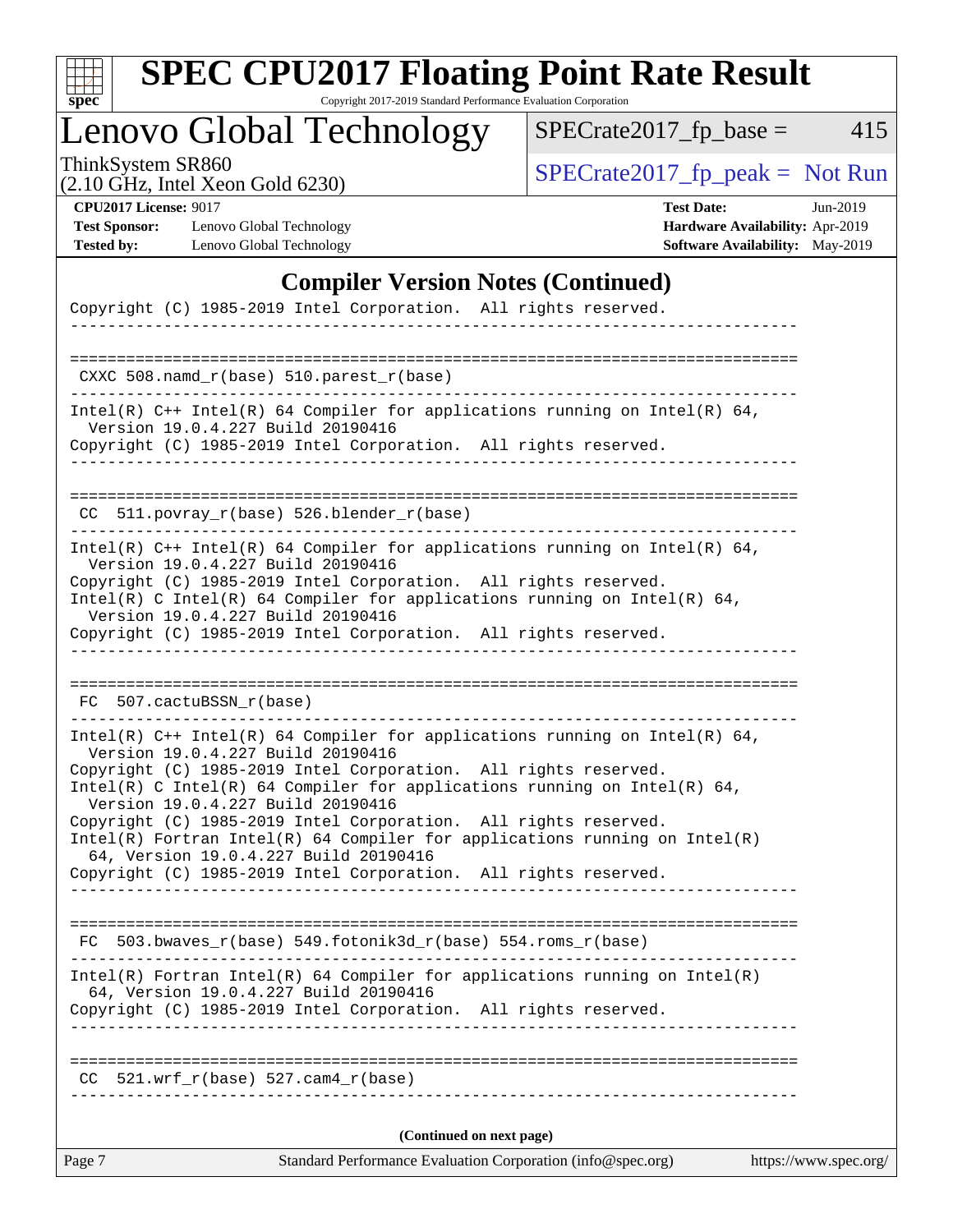

#### **[SPEC CPU2017 Floating Point Rate Result](http://www.spec.org/auto/cpu2017/Docs/result-fields.html#SPECCPU2017FloatingPointRateResult)** Copyright 2017-2019 Standard Performance Evaluation Corporation

## Lenovo Global Technology

ThinkSystem SR860<br>  $SPECrate2017$  fp\_peak = Not Run

 $SPECTate2017<sub>fp</sub> base = 415$ 

(2.10 GHz, Intel Xeon Gold 6230)

**[Test Sponsor:](http://www.spec.org/auto/cpu2017/Docs/result-fields.html#TestSponsor)** Lenovo Global Technology **[Hardware Availability:](http://www.spec.org/auto/cpu2017/Docs/result-fields.html#HardwareAvailability)** Apr-2019 **[Tested by:](http://www.spec.org/auto/cpu2017/Docs/result-fields.html#Testedby)** Lenovo Global Technology **[Software Availability:](http://www.spec.org/auto/cpu2017/Docs/result-fields.html#SoftwareAvailability)** May-2019

**[CPU2017 License:](http://www.spec.org/auto/cpu2017/Docs/result-fields.html#CPU2017License)** 9017 **[Test Date:](http://www.spec.org/auto/cpu2017/Docs/result-fields.html#TestDate)** Jun-2019

### **[Compiler Version Notes \(Continued\)](http://www.spec.org/auto/cpu2017/Docs/result-fields.html#CompilerVersionNotes)**

Intel(R) Fortran Intel(R)  $64$  Compiler for applications running on Intel(R) 64, Version 19.0.4.227 Build 20190416 Copyright (C) 1985-2019 Intel Corporation. All rights reserved. Intel(R) C Intel(R) 64 Compiler for applications running on Intel(R) 64, Version 19.0.4.227 Build 20190416 Copyright (C) 1985-2019 Intel Corporation. All rights reserved. ------------------------------------------------------------------------------

### **[Base Compiler Invocation](http://www.spec.org/auto/cpu2017/Docs/result-fields.html#BaseCompilerInvocation)**

[C benchmarks](http://www.spec.org/auto/cpu2017/Docs/result-fields.html#Cbenchmarks): [icc -m64 -std=c11](http://www.spec.org/cpu2017/results/res2019q3/cpu2017-20190708-15977.flags.html#user_CCbase_intel_icc_64bit_c11_33ee0cdaae7deeeab2a9725423ba97205ce30f63b9926c2519791662299b76a0318f32ddfffdc46587804de3178b4f9328c46fa7c2b0cd779d7a61945c91cd35)

[C++ benchmarks:](http://www.spec.org/auto/cpu2017/Docs/result-fields.html#CXXbenchmarks) [icpc -m64](http://www.spec.org/cpu2017/results/res2019q3/cpu2017-20190708-15977.flags.html#user_CXXbase_intel_icpc_64bit_4ecb2543ae3f1412ef961e0650ca070fec7b7afdcd6ed48761b84423119d1bf6bdf5cad15b44d48e7256388bc77273b966e5eb805aefd121eb22e9299b2ec9d9)

[Fortran benchmarks](http://www.spec.org/auto/cpu2017/Docs/result-fields.html#Fortranbenchmarks): [ifort -m64](http://www.spec.org/cpu2017/results/res2019q3/cpu2017-20190708-15977.flags.html#user_FCbase_intel_ifort_64bit_24f2bb282fbaeffd6157abe4f878425411749daecae9a33200eee2bee2fe76f3b89351d69a8130dd5949958ce389cf37ff59a95e7a40d588e8d3a57e0c3fd751)

[Benchmarks using both Fortran and C](http://www.spec.org/auto/cpu2017/Docs/result-fields.html#BenchmarksusingbothFortranandC): [ifort -m64](http://www.spec.org/cpu2017/results/res2019q3/cpu2017-20190708-15977.flags.html#user_CC_FCbase_intel_ifort_64bit_24f2bb282fbaeffd6157abe4f878425411749daecae9a33200eee2bee2fe76f3b89351d69a8130dd5949958ce389cf37ff59a95e7a40d588e8d3a57e0c3fd751) [icc -m64 -std=c11](http://www.spec.org/cpu2017/results/res2019q3/cpu2017-20190708-15977.flags.html#user_CC_FCbase_intel_icc_64bit_c11_33ee0cdaae7deeeab2a9725423ba97205ce30f63b9926c2519791662299b76a0318f32ddfffdc46587804de3178b4f9328c46fa7c2b0cd779d7a61945c91cd35)

[Benchmarks using both C and C++](http://www.spec.org/auto/cpu2017/Docs/result-fields.html#BenchmarksusingbothCandCXX): [icpc -m64](http://www.spec.org/cpu2017/results/res2019q3/cpu2017-20190708-15977.flags.html#user_CC_CXXbase_intel_icpc_64bit_4ecb2543ae3f1412ef961e0650ca070fec7b7afdcd6ed48761b84423119d1bf6bdf5cad15b44d48e7256388bc77273b966e5eb805aefd121eb22e9299b2ec9d9) [icc -m64 -std=c11](http://www.spec.org/cpu2017/results/res2019q3/cpu2017-20190708-15977.flags.html#user_CC_CXXbase_intel_icc_64bit_c11_33ee0cdaae7deeeab2a9725423ba97205ce30f63b9926c2519791662299b76a0318f32ddfffdc46587804de3178b4f9328c46fa7c2b0cd779d7a61945c91cd35)

[Benchmarks using Fortran, C, and C++:](http://www.spec.org/auto/cpu2017/Docs/result-fields.html#BenchmarksusingFortranCandCXX) [icpc -m64](http://www.spec.org/cpu2017/results/res2019q3/cpu2017-20190708-15977.flags.html#user_CC_CXX_FCbase_intel_icpc_64bit_4ecb2543ae3f1412ef961e0650ca070fec7b7afdcd6ed48761b84423119d1bf6bdf5cad15b44d48e7256388bc77273b966e5eb805aefd121eb22e9299b2ec9d9) [icc -m64 -std=c11](http://www.spec.org/cpu2017/results/res2019q3/cpu2017-20190708-15977.flags.html#user_CC_CXX_FCbase_intel_icc_64bit_c11_33ee0cdaae7deeeab2a9725423ba97205ce30f63b9926c2519791662299b76a0318f32ddfffdc46587804de3178b4f9328c46fa7c2b0cd779d7a61945c91cd35) [ifort -m64](http://www.spec.org/cpu2017/results/res2019q3/cpu2017-20190708-15977.flags.html#user_CC_CXX_FCbase_intel_ifort_64bit_24f2bb282fbaeffd6157abe4f878425411749daecae9a33200eee2bee2fe76f3b89351d69a8130dd5949958ce389cf37ff59a95e7a40d588e8d3a57e0c3fd751)

### **[Base Portability Flags](http://www.spec.org/auto/cpu2017/Docs/result-fields.html#BasePortabilityFlags)**

 503.bwaves\_r: [-DSPEC\\_LP64](http://www.spec.org/cpu2017/results/res2019q3/cpu2017-20190708-15977.flags.html#suite_basePORTABILITY503_bwaves_r_DSPEC_LP64) 507.cactuBSSN\_r: [-DSPEC\\_LP64](http://www.spec.org/cpu2017/results/res2019q3/cpu2017-20190708-15977.flags.html#suite_basePORTABILITY507_cactuBSSN_r_DSPEC_LP64) 508.namd\_r: [-DSPEC\\_LP64](http://www.spec.org/cpu2017/results/res2019q3/cpu2017-20190708-15977.flags.html#suite_basePORTABILITY508_namd_r_DSPEC_LP64) 510.parest\_r: [-DSPEC\\_LP64](http://www.spec.org/cpu2017/results/res2019q3/cpu2017-20190708-15977.flags.html#suite_basePORTABILITY510_parest_r_DSPEC_LP64) 511.povray\_r: [-DSPEC\\_LP64](http://www.spec.org/cpu2017/results/res2019q3/cpu2017-20190708-15977.flags.html#suite_basePORTABILITY511_povray_r_DSPEC_LP64) 519.lbm\_r: [-DSPEC\\_LP64](http://www.spec.org/cpu2017/results/res2019q3/cpu2017-20190708-15977.flags.html#suite_basePORTABILITY519_lbm_r_DSPEC_LP64) 521.wrf\_r: [-DSPEC\\_LP64](http://www.spec.org/cpu2017/results/res2019q3/cpu2017-20190708-15977.flags.html#suite_basePORTABILITY521_wrf_r_DSPEC_LP64) [-DSPEC\\_CASE\\_FLAG](http://www.spec.org/cpu2017/results/res2019q3/cpu2017-20190708-15977.flags.html#b521.wrf_r_baseCPORTABILITY_DSPEC_CASE_FLAG) [-convert big\\_endian](http://www.spec.org/cpu2017/results/res2019q3/cpu2017-20190708-15977.flags.html#user_baseFPORTABILITY521_wrf_r_convert_big_endian_c3194028bc08c63ac5d04de18c48ce6d347e4e562e8892b8bdbdc0214820426deb8554edfa529a3fb25a586e65a3d812c835984020483e7e73212c4d31a38223) 526.blender\_r: [-DSPEC\\_LP64](http://www.spec.org/cpu2017/results/res2019q3/cpu2017-20190708-15977.flags.html#suite_basePORTABILITY526_blender_r_DSPEC_LP64) [-DSPEC\\_LINUX](http://www.spec.org/cpu2017/results/res2019q3/cpu2017-20190708-15977.flags.html#b526.blender_r_baseCPORTABILITY_DSPEC_LINUX) [-funsigned-char](http://www.spec.org/cpu2017/results/res2019q3/cpu2017-20190708-15977.flags.html#user_baseCPORTABILITY526_blender_r_force_uchar_40c60f00ab013830e2dd6774aeded3ff59883ba5a1fc5fc14077f794d777847726e2a5858cbc7672e36e1b067e7e5c1d9a74f7176df07886a243d7cc18edfe67) 527.cam4\_r: [-DSPEC\\_LP64](http://www.spec.org/cpu2017/results/res2019q3/cpu2017-20190708-15977.flags.html#suite_basePORTABILITY527_cam4_r_DSPEC_LP64) [-DSPEC\\_CASE\\_FLAG](http://www.spec.org/cpu2017/results/res2019q3/cpu2017-20190708-15977.flags.html#b527.cam4_r_baseCPORTABILITY_DSPEC_CASE_FLAG) 538.imagick\_r: [-DSPEC\\_LP64](http://www.spec.org/cpu2017/results/res2019q3/cpu2017-20190708-15977.flags.html#suite_basePORTABILITY538_imagick_r_DSPEC_LP64) 544.nab\_r: [-DSPEC\\_LP64](http://www.spec.org/cpu2017/results/res2019q3/cpu2017-20190708-15977.flags.html#suite_basePORTABILITY544_nab_r_DSPEC_LP64) 549.fotonik3d\_r: [-DSPEC\\_LP64](http://www.spec.org/cpu2017/results/res2019q3/cpu2017-20190708-15977.flags.html#suite_basePORTABILITY549_fotonik3d_r_DSPEC_LP64) 554.roms\_r: [-DSPEC\\_LP64](http://www.spec.org/cpu2017/results/res2019q3/cpu2017-20190708-15977.flags.html#suite_basePORTABILITY554_roms_r_DSPEC_LP64)